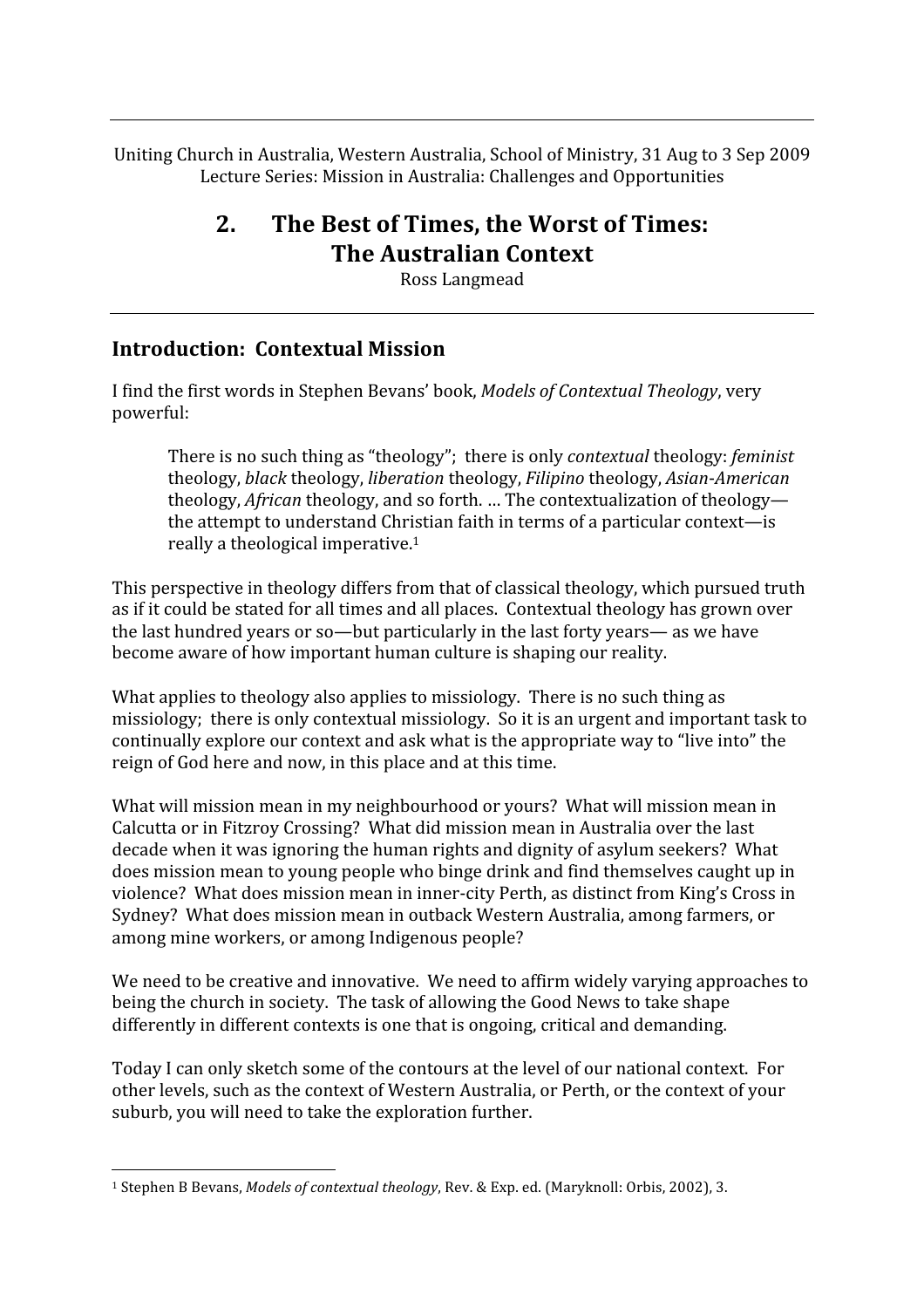We need to take into account not only place, but also time. Australia was a very different place when I was born at the middle of last century. Contextual mission demands
that
we
keep
our
eyes
on
the
times
as
well
as
where
we
find
ourselves.

I
quoted
Steve
Bevans'
opening
lines
a
moment
ago.

Charles
Dickens
penned
probably the
most
famous
opening
lines
in
English
fiction
in
his
novel *A
Tale
of
Two
Cities*,
which also has the distinction of being the most printed English book of all time. I'm going to suggest that his sentiments also apply to Australia today. We all know at least the first two clauses, but I'll quote a bit more to you:

It was the best of times, it was the worst of times, it was the age of wisdom, it was the age of foolishness, it was the epoch of belief, it was the epoch of incredulity,
it
was
the
season
of
Light,
it
was
the
season
of
Darkness,
it
was
the spring of hope, it was the winter of despair, we had everything before us, we had nothing
before
us,
we
were
all
going
direct
to
heaven,
we
were
all
going
direct the
other
way.2

What I think Dickens meant by these wonderfully evocative lines was that it was a time of
great
contradiction
and
rapid
change.

He
was
referring
to
Paris
and
London
in
the years
just
after
the
American
War
of
Independence
and
just
before
the
French Revolution. He goes straight on to say that, actually, the same could be said of his period,
around
1860,
seventy
years
later.

And
I
have
the
same
feeling
about
Australian society and, in particular, our opportunities for mission today. There are exciting opportunities
to
engage
with
Australians
around
us
as
Christians
today,
and
yet
mission in
any
western
country,
as
Lesslie
Newbigin
said,
is
"the
most
challenging
missionary frontier of our time".<sup>3</sup> To echo Dickens, it is the age of wisdom, it is the age of foolishness; it is the epoch of belief, it is the epoch of disbelief.

Let's look at a few contextual factors we need to take account of as the church sets about living into and announcing the gracious reign of God in Australia.

#### **1. The
European
Invasion
Still
Haunts
Us**

There
are
two
foundational
facts
about
the
European
settlement
of
Australia
in
1788 which affect us to this day.

The first is that none of the first settlers really wanted to be here. They saw this place as
a
harsh
outdoor
prison,
situated
at
the
end
of
the
world,
for
the
scum
of
Britain
and those who had to look after them. As a result, Australians are not as patriotic as the Americans. We don't have a long and proud history like Britain. And we've generally clung
to
the
edge
of
the
continent,
living
in
cities,
while
at
the
same
time
admiring
the pioneer
spirit
of
those
who
live
in
the
bush.
We've
been
called
exiles,
migrants, Europeans in Asia. Who are we and do we really belong here?

The
second
foundational
fact
is
more
important.

We
Europeans

 <sup>2</sup> Charles Dickens, *A tale of two cities* (London: Penguin Classics, 2003 (1859)), available at <http://www.citygateweb.com/ebooks/dickens‐ataleoftwocities.pdf>,
1.

<sup>&</sup>lt;sup>3</sup> Lesslie Newbigin, *Foolishness to the Greeks: The gospel and Western culture* (Grand Rapids: Eerdmans, 1986),
20.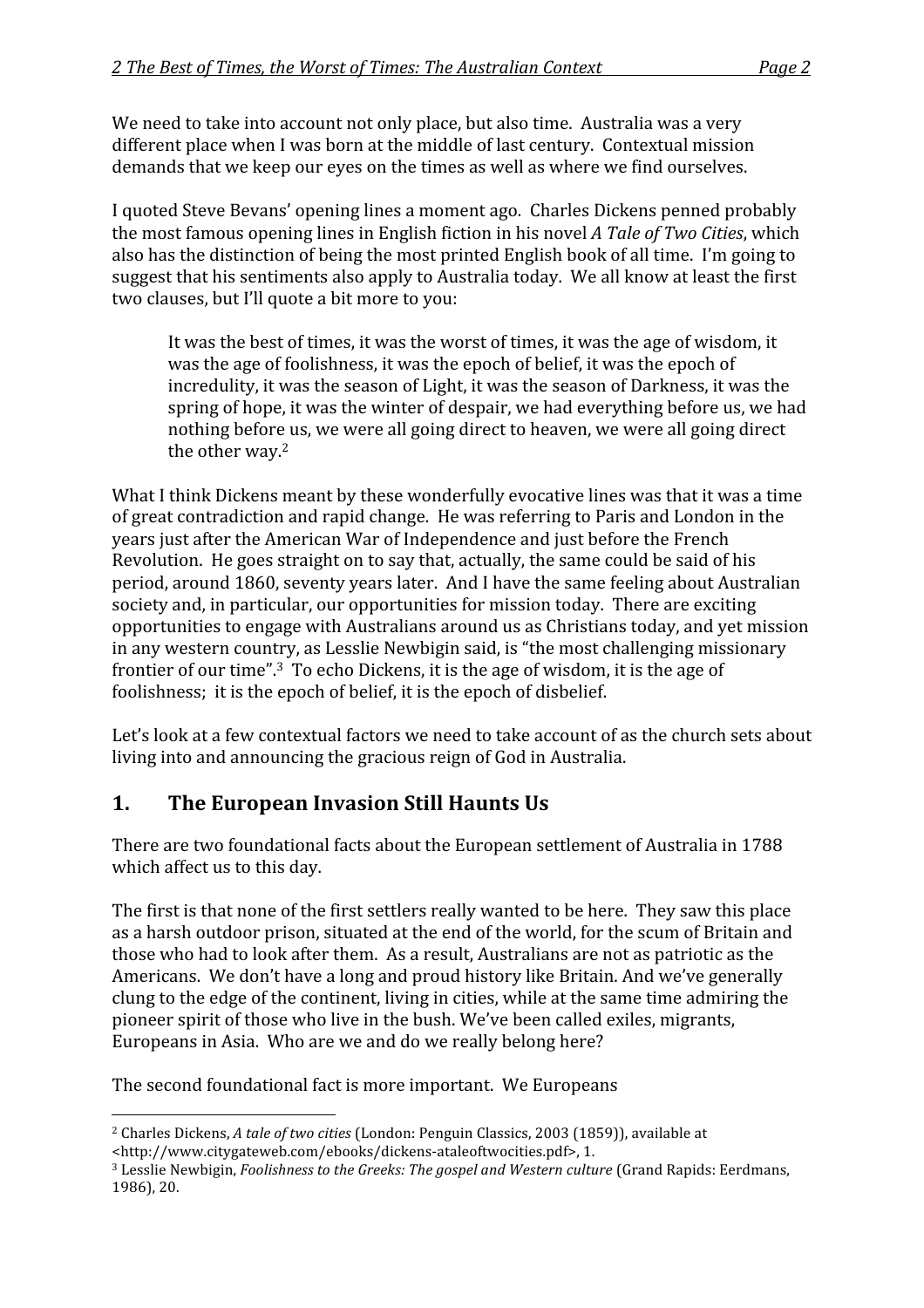- invaded this land without a treaty,
- shot and killed the indigenous people when they resisted,
- moved them off their land.
- introduced diseases which wiped them out by the thousands,
- destroyed most of their culture,
- treated them as invisible.
- discriminated
against
them,
- led them to despair and hopelessness,
- introduced
them
to
alcoholism
and
welfare
dependence,
- let them languish in third-world conditions.
- removed their children and
- denied their claims to land.

Only
in
2007 was
an
official
apology
been
given
by
the
federal
government
for
one aspect of this mistreatment, the removal of children. It's a good start and the political mood
is
changing.

I agree with Norman Habel that Australia will only find its soul as a nation when the long journey of reconciliation is taken, involving personal relationships between indigenous and non-indigenous people, symbolic actions of healing, justice, a treaty, compensation,
and
practical
steps
in
health,
education,
housing
and
so
on.4

The churches have a central role in this, because reconciliation is at the heart of the kingdom of
God.5

#### **2. We
Swing
between
Brashness
and
Uncertainty**

The
world
often
sees
us
as
a
bunch
of
Crocodile
Dundees
or
Steve
Irwins.

Some
of
it
is endearing.

Speaking
at
least
of
the
dominant
cultural
image
of
Australians,
we're informal, egalitarian, anti-authoritarian, and so on. Some of it is ugly—the drinking, the low‐brow
behaviour,
the
loud
Australian.

But if we peel back the layers a bit, we find a great deal of cultural uncertainty. We constantly compare ourselves to others. We excel in sport rather than in science or the arts.

We
sell
Uluru
and
uranium
to
the
world—things
that
are
there,
rather
than
things we
do
or
invent.

Our
culture
is
relatively
young.

Like
an
adolescent
we
swing
between
overconfidence and
being
unsure
of
ourselves.

Binge
drinking
is
widespread,
particularly
among
young people,
which
suggests
that
in
order
to
socialise
and
feel
OK
we
need
to
get
smashed first.

How
will
our
culture
hear
that
because
God
loves
and
accepts
us
as
we
are,
we
don't have
to
try
so
hard
or
be
so
anxious.

Fifty
years
ago
Richard
Niebuhr
wrote
a
little
book called *Christ
and
Culture*,
in
which
he
suggested
that
the
gospel
neither
totally condemns
any
culture;

nor
does
it
baptise
any
culture.

Some
like
the
idea
of
the
gospel

<sup>&</sup>lt;sup>4</sup> Norman C Habel, *Reconciliation: Searching for Australia's soul* (Svdnev: HarperCollins. 1999).

<sup>&</sup>lt;sup>5</sup> Ross Langmead, 'Transformed relationships: Reconciliation as the central model for mission', Mission *Studies*25.1
(June
2008),
5‐20.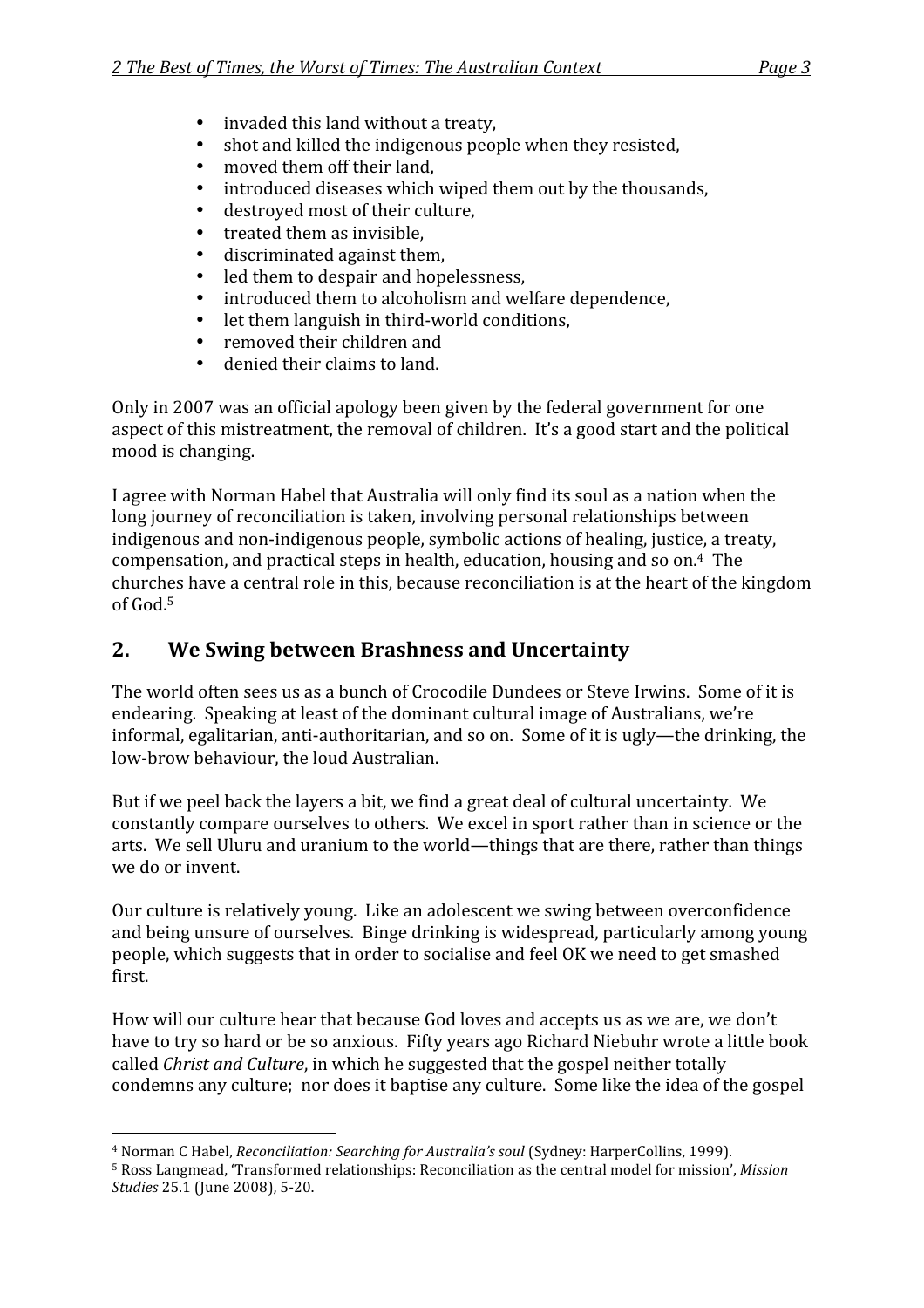"fulfilling"
a
culture.

Niebuhr
chose
the
term
"transforming"
a
culture,
which
involves challenging
what
is
bad
and
fulfilling
what
is
good.6

Australian
culture,
like
any
other,
is
a
mixture.

It
partially
reflects
some
aspects
of
the kingdom of God—such as our egalitarianism and mateship—and at the same time (we would say from our Christian perspective) it will search for its soul until it grows up into maturity, caring for its poor, passing on meaning to its young people, realising that its
ugliest
characteristics
reflect
a
shallow
and
destructive
side
of
our
national
psyche.

## **3. We're
a
Western
Nation**

Even though we have a distinct Australian culture and are unique in being in the Southern
Hemisphere
right
next
door
to
Asia,
we're
also
a
classic
example
of
wider western culture. We borrow from Britain, particularly in our heritage. And we borrow from
the
US,
whose
global
cultural
influences
are
incredibly
widely
felt.

The
main
characteristics
of
most
western
nations
are
that
we
are
rich,
former colonisers,
Christian
in
heritage
and
of
broadly
Caucasian
stock.

If
the
world
were
a village
of
a
hundred
people,
only
two
or
three
people
in
that
village
would
be
as
wealthy and
powerful
and
educated
as
we
are
in
this
room
today.

One result of being in the rich corner when most people are in the poor corner is that others
want
to
migrate
here.

All
over
the
world
people
are
starving,
dying
through violent
conflict
and
oppressed
by
undemocratic
governments.

As
a
nation
we've
had our
moral
fibre
tested
by
desperate
asylum
seekers
landing
on
our
shores.

The
church has been a consistent voice for tolerance and welcome, based on the gospel call to care for
the
needy.

Another
result
of
being
western
is
the
historical
baggage
of
being
known
as
Christian, imperialistic and thinking we run the world. We are caught up in conflicts such as in the Middle East, Iraq and Afghanistan. Also, in this era of militant Islam we are caught up in the
global
atmosphere
of
fear
in
the
West,
and
we're
spending
billions
on
anti‐terrorist measures.

We're
giving
up
certain
civil
liberties
in
order
to
capture
terrorists.
The gospel
message
of
love
overcoming
fear
is
very
relevant
here.

What
might
the
churches contribute
in
dialogue
and
peacemaking?

# **4. The
Young
Think
Differently
from
Their
Parents**

The time has come for me to be more careful in talking about "Australian culture" as if there
is
one
such
culture,
because
we
live
in
a
complicated
pattern
of
overlapping cultures or sub-cultures. Indeed the fragmentation of society is one of the results of the individualism
of
modern
culture.

I'm not going to use the term "postmodernism" here, because no-one agrees on what it means.

And
I'm
not
going
to
say
that
all
members
of
the
"Builder
Generation"
and
"Baby Boomers" think one way and all of "Generation X and Y" think another way, because that

 <sup>6</sup> H Richard Niebuhr, Christ and culture (New York: Harper, 1951).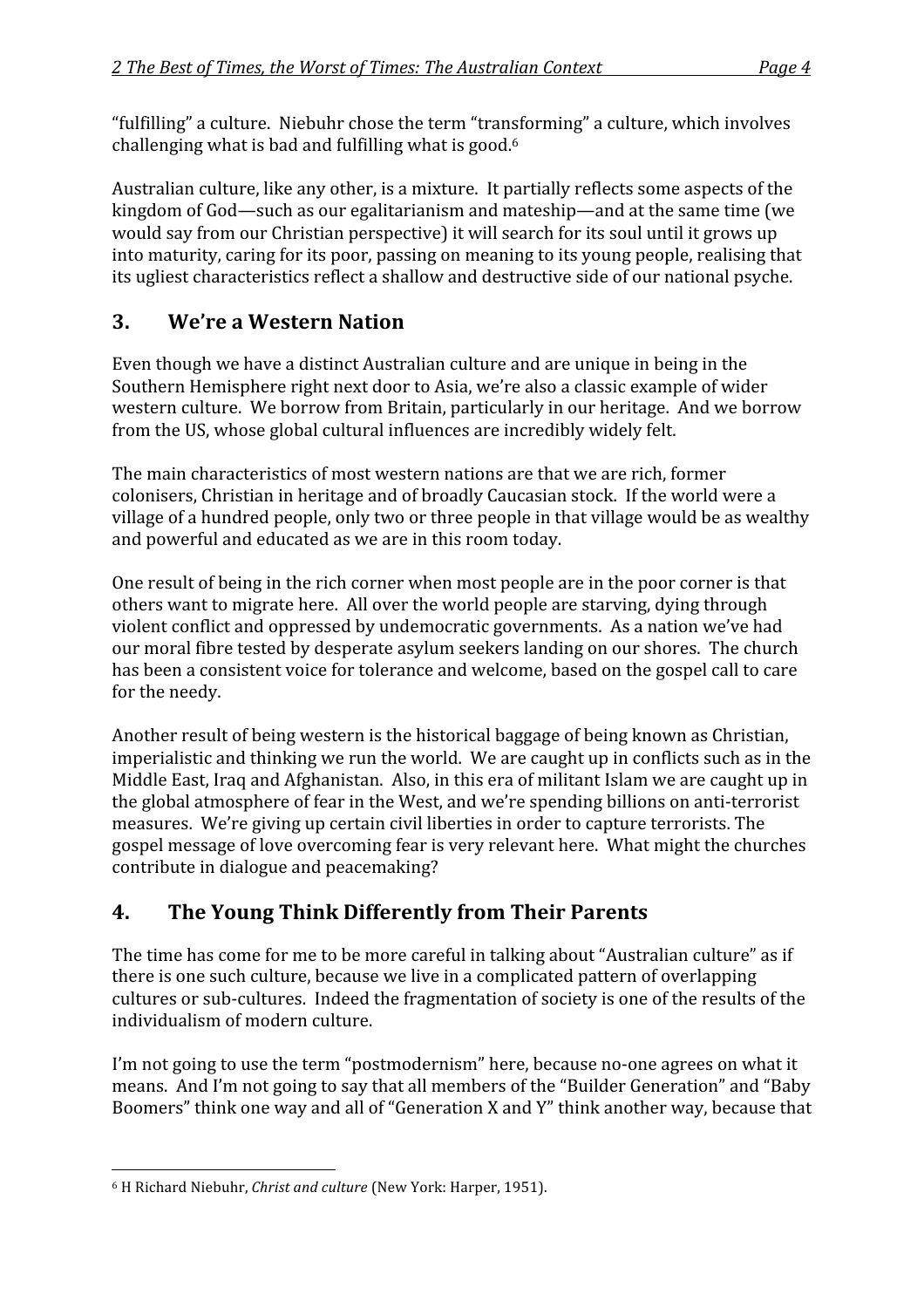is simplistic. But there are real differences between the generations, even if there is also real
diversity
within
each
generation.

If the church is to listen to the younger generations we will need to appreciate what world it is they live in. Anything I say here will be too simple. But their world is one of fragmentation and choices. They value their individuality. They are highly-stimulated by
media—mobile
phones,
SMS,
Twitter,
iPods,
DVDs,
CDs,
TV,
computers,
the
Internet, Facebook, Youtube. They are the best educated generation. They face economic barriers their parents never faced as housing and education gets more expensive. They live
with
constant
change.

Their
world
is
saturated
with
images,
celebrities, information overload and rubbish alongside quality. They highly value connecting with friends
and
family,
and
they
seek
community
in
various
ways.

They
don't
much
go
for institutions and long-term commitments. It seems natural for most of them to see truth as
relative
rather
than
absolute.

They
often
see
knowledge
as
partial
rather
than complete,
and
they
have
learned
to
see
who's
saying
something
before
they
decide whether it's true. They are less interested in overarching frameworks of belief than in what works or what brings a satisfying experience. They are less sceptical about God, the
mysterious,
the
supernatural
and
alternative
therapies
than
previous
generations. Hugh
Mackay
calls
them
the
"Options
Generation",
but
paradoxically,
they
are
facing many obstacles in exercising the options ahead of them.<sup>7</sup>

I'd like to add that I have the privilege of knowing many young people who share some of
these
characteristics
but
also
show
characteristics
of
every
younger
generation: idealism,
abundant
energy,
resilience
and
hope.

Given that the age profile of church attenders is older than that of Australia generally, we need to listen carefully to the young. Not only are they the future of our society, they may be bearing aspects of the gospel message *to* the church, particularly in seeing the world
in
relational
terms
rather
than
institutional
terms.

### **5. Our
Lifestyles
and
Social
Roles
Are
Changing
Rapidly**

As recently as the 1950s the place of a woman was in the home. The term "feminism" has come and gone, and now we have a paradoxical mix of feisty female independence and
a
revival
of
the
raunch
culture,
including
some
who
even
argue
that
prostitution
is an
example
of
a
woman
choosing
to
earn
big
money
and
be
independent.

After a slow start, the "sensitive male" has grown as a species. The big litmus test, I reckon,
is
whether
an
AFL
footballer
attends
the
birth
of
his
baby
or
plays
footy,
and more and more the mother and baby come first.

The
recent
sexual
revolution
has
been
huge.

In
one
generation
marriage
has
gone
from the norm to optional. Extra-marital sex and homosexuality, once matters to hide, are now
so
widely
accepted
as
to
be
hardly
worthy
of
notice
in
the
media.

Divorce
and remarriage
is
now
widespread,
even
within
the
church.

We
all
know
from
personal

<sup>7</sup> Hugh
Mackay, *Generations:
Baby
boomers,
their
parents
and
their
children*(Sydney:
Pan
Macmillan, 1997),
135‐176.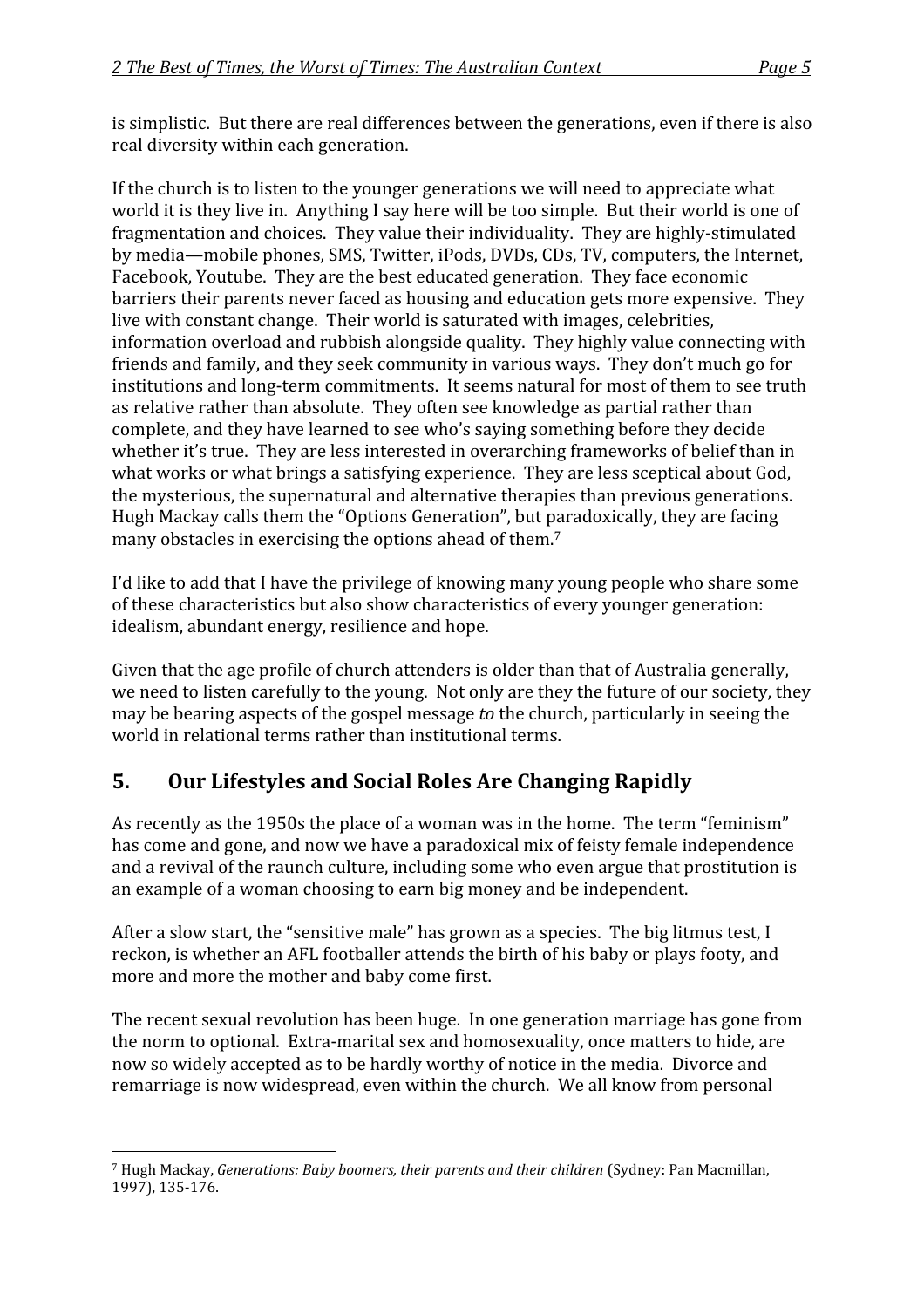experience
how
complicated
life
can
get,
simply
organising
who
is
invited
to
a
family wedding
or
where
the
kids
are
spending
Christmas
dinner.

Households
are
smaller
and
vary
much
more.
About
a
quarter
of
Australian
households are
one‐person
households,
and
another
quarter
consist
of
just
two
people.8 Households
containing
mum,
dad
and
kids
have
shrunk
from
being
the
vast
majority
to less
than
half
of
all
households.

We used to work for one employer for many years, even our whole working life. Now, we not only change frequently, but many of us are part-time or casual. Many of us work shifts at all times of the day and week and our lives are complex. A large proportion of us
are
working
longer
hours,
affecting
our
relationships
and
our
availability
to contribute to the church and community.

Summing
up
these
and
dozens
of
other
lifestyle
trends,
there
is
no
longer
one
moral framework
which
guides
society
as
it
did
a
hundred
years
ago
and
stretching
back
for centuries.

Moral
relativism
means
we
have
to
construct
our
own
ethics
and
our
own path
in
relationships.

For
some
this
is
liberating;

for
others,
the
ambiguity
and confusion
is
deeply
threatening.

As I suggested earlier, these are the best of times, and the worst of times. We live amid rapid
change
and
contradictory
trends.

Is the gospel an absolutist option, laying down the rules, or does it give guidelines such as
love
and
justice
in
helping
us
to
grow
towards
moral
autonomy?

The
church's response
so
far
has
generally
been
characterised
as
negative
and
life‐denying,
whereas we see our message as life-giving and bringing freedom through obedience to God's ways.

### **6. We
Abound
in
Cultural
Diversity**

We all know that Australia is one of the world's most multicultural societies. This is particularly
true
in
Melbourne's
western
suburb,
where
I
live.

I
shop
in
Footscray
and the
world
has
come
to
my
door.

I
eat
in
Sydney
Rd,
Brunswick,
and
there
are
a
dozen cuisines
within
two
or
three
blocks.

We've undergone an astonishing transformation since abolishing the White Australia policy
only
thirty‐six
years
ago
and
adopting
multiculturalism
as
the
official
policy,
the only
nation
other
than
Canada
to
do
so.

• Since
1945
nearly
seven
million
migrants
have
come,
which
means
that
half of
our
population
increase
since
1945
(from
seven
to
twenty‐one
million)
has been due to migration.<sup>9</sup>

 <sup>8</sup> Hugh Mackay, Advance Australia—where?: How we've changed, why we've changed, and what will happen next? (Sydney: Hachette Australia, 2007), 210-211.

<sup>&</sup>lt;sup>9</sup> Department of Immigration and Citizenship, 'Fact Sheet 2: Key facts in immigration', Australian Government, <http://www.immi.gov.au/media/fact-sheets/02key.htm>, 2009.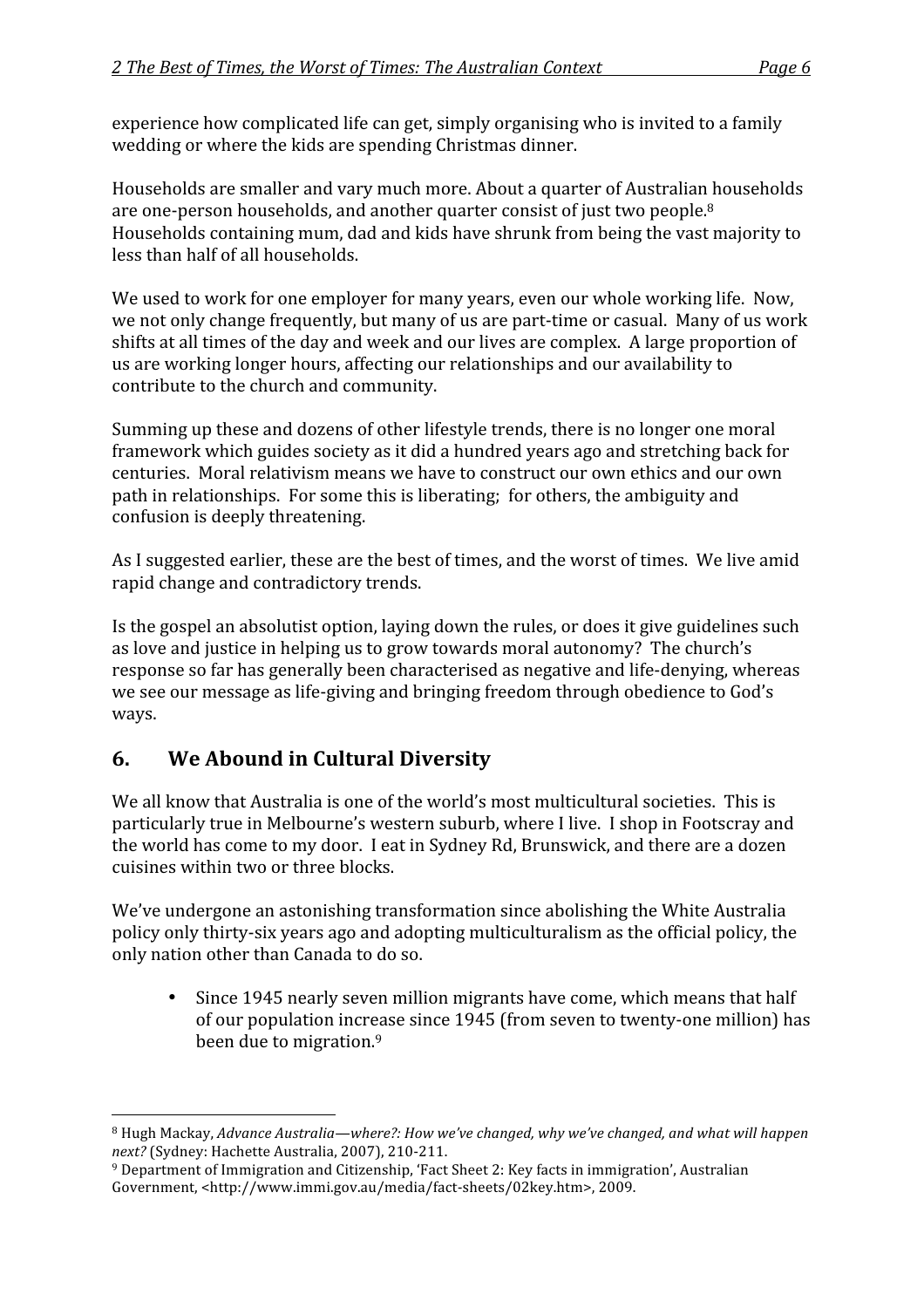- 22% of Australians were born overseas and 16% speak mainly in a language other
than
English
at
home. 10
- Western Australia has the highest overseas-born figure of all Australian states and territories, with 27% born overseas. On the other hand, immigrants
to
Western
Australia
often
come
from
English‐speaking backgrounds,
such
as
Great
Britain
and
South
Africa,
so
only
11% generally speak
a
language
other
than
English
at
home.11
- Among the capital cities Perth has the second highest proportion of overseasborn
people
at
31.1%,
just
behind
Sydney
at
31.3%.12
- Nationally, one in ten have come under the humanitarian program for refugees and their families.<sup>13</sup>
- Now migrants come from all over the world. In 2008-9 they came from nearly 200 countries.<sup>14</sup>
- This
year
more
than
170,000
will
come
under
the
'skilled
migrants'
program including
13,500
under
the
humanitarian
program.15
- A multicultural society is a multifaith society. Just under 6% of Australians said in the 2006 Census that they belong to a religion other than Christianity. Hinduism
is
growing
the
fastest,
followed
by
Islam
and
Buddhism,
mostly drive by immigration.<sup>16</sup>

There
has
always
been
an
undercurrent
of
racism
in
Australian
history,
and
inter‐racial tension surfaces from time to time. But the extent to which we are able to live in harmony in Australia is remarkable. The challenge to the churches is to reflect that diversity
in
our
membership,
because
many
churches
are
Anglo‐Australian
enclaves. Some
Anglo‐Australian
Christians
complain
that
migrants
form
their
own
mono‐cultural churches,
but
the
most
numerous
mono‐cultural
churches
are
actually
Anglo‐Australian.

Despite the resistance of Israel in the Hebrew Bible, the Bible clearly points to the mission
of
God
to
both
enjoy
diversity
and
express
unity
across
cultural
and
ethnic barriers. Parts of the church are reflecting this mission very well, while others remain comfortable
in
isolation.

### **7. The
Wealth
and
Power
Gap
Is
Growing**

A significant shift has occurred in Australia since the 1960s, when more than half of the population
were
"middle‐class"
in
more
ways
than
one
but
particularly
in
terms
of

<sup>&</sup>lt;sup>10</sup> Department for Communities (Western Australia), 'Cultural diversity in Western Australia: A demographic
profile',
Government
of
Western
Australia,

<sup>&</sup>lt;http://www.omi.wa.gov.au/publications/Info\_Sheets/Cultural\_Diversity\_2008\_web.pdf>,
2008.

<sup>&</sup>lt;sup>11</sup> Department for Communities (Western Australia), 'Cultural diversity in Western Australia'.

<sup>&</sup>lt;sup>12</sup> Department for Communities (Western Australia), 'Cultural diversity in Western Australia'.

<sup>&</sup>lt;sup>13</sup> Department of Immigration and Citizenship, 'Fact Sheet 2'.

<sup>14</sup> Department of Immigration and Citizenship, 'Fact Sheet 2'.

<sup>&</sup>lt;sup>15</sup> Department of Immigration and Citizenship, 'Fact Sheet 20: Migration program planning levels', Australian Government, <http://www.immi.gov.au/media/fact-sheets/20planning.htm>, 2009.

<sup>&</sup>lt;sup>16</sup> Philip Hughes, 'What do the 2006 Census figures about religion mean?', *Pointers* 17.3 (September 2007),
1‐2.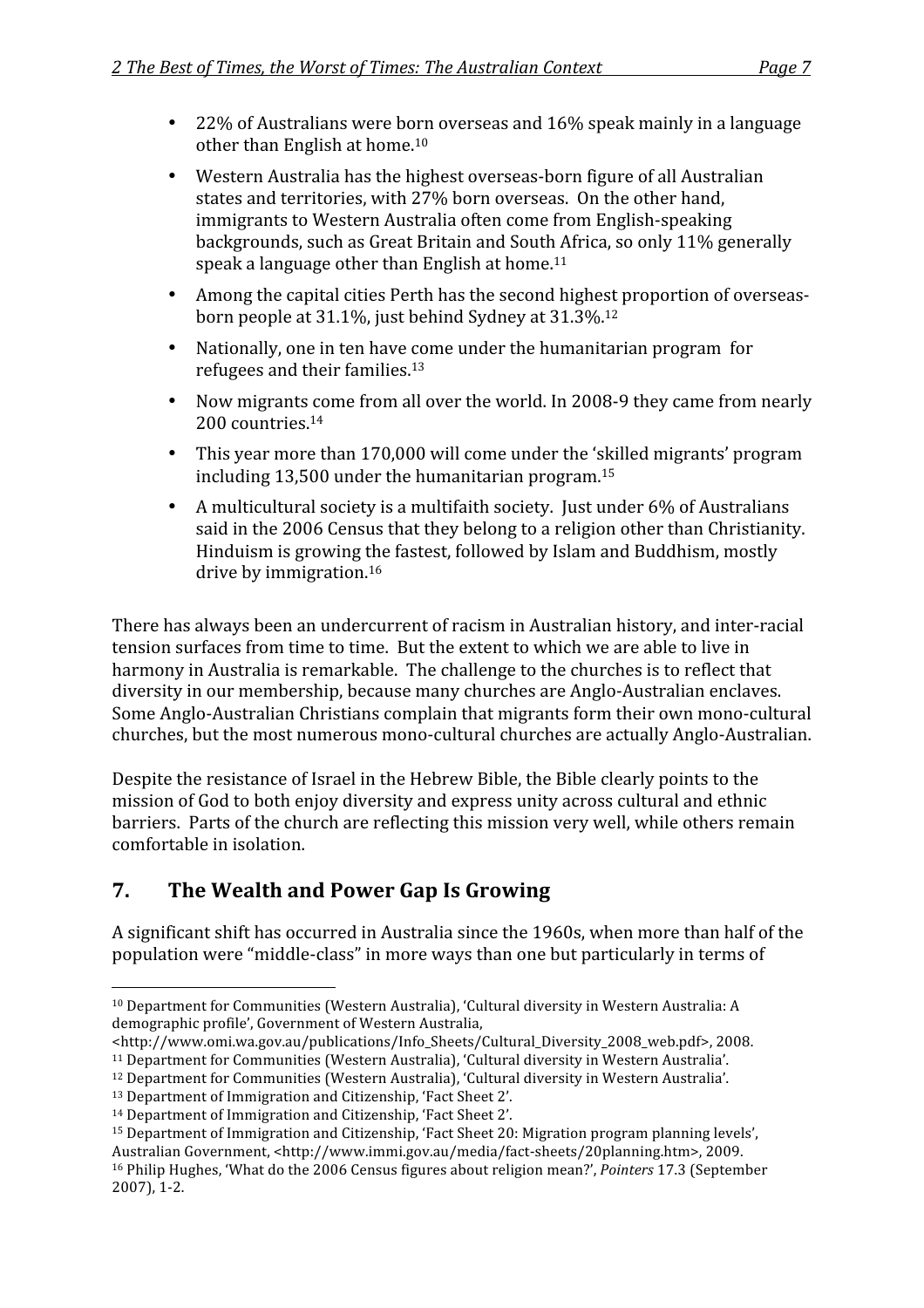income
and
wealth.

Those
who
were
poor
and
those
who
were
rich
were
small percentages.

But now the middle has shrunk and there are many more rich people and many more poor
people.

Our
sense
that
we
are
all
equal
in
value
has
taken
a
battering
as
we've become
a
society
of
"haves"
and
"have
nots".

The top 20% of households earn 45% of the income and hold 60% of the wealth. It's true that we've all become better off. Compared to a decade ago we are on average 25% better off in real terms. But the average increase for the poorest 10% has only been \$29 per
week
(in
real
terms),
whereas
the
top
10%
are
\$256
per
week
better
off.17

The
picture
isn't
simple,
however.

As
our
economy
has
grown
on
the
back
of
a
mining boom,
household
income
in
Queensland
and
Western
Australia
has
risen
much
faster than
in
Sydney
or
Melbourne,
for
example.

So
much
so
that
Perth
is
the
only
capital
city in
Australia
which
has
no
suburb
averaging
in
the
bottom
income
bracket,
which
is
a weekly gross income of less than \$884 per week, or about \$46,000 per year. Perth also enjoyed the highest increase in income between 2001 and 2006, with a 39% rise in gross
household
income.

It
also
suffered
least
among
capital
cities
from
sharply
rising housing costs, leaving it very well off in comparison.<sup>18</sup>

What does this inequality mean for a society built on the myths of pioneers helping each other
in
drought,
flood
and
fire?

We still dig deep and give generously in emergencies, but in terms of regular philanthropy—systematic
giving
to
charities—we
lag
behind
both
America
and
Europe. While Australia became significantly more affluent in the last ten years, giving to charities
hardly
grew
at
all.19

Despite
our
government
committing
itself
decades
ago
to the
United
Nations
recommended
level
of
overseas
aid—0.7%
of
our
national
Gross Domestic Product—we got as low as 0.24% seven years ago and, even with a recent recommitment
to
the
UN
level,
it
is
still
only
budgeted
to
be
0.34%
in
2009–2010.

The gospel has a great deal to say about justice and the way we treat the poor. It even has lots to say about sitting on wealth and not giving it away. Will the church, by its example
as
well
as
in
its
preaching,
lead
the
way
in
addressing
the
growing
gap
between the
rich
and
the
poor,
or
will
our
society
continue
to
grow
apart,
straining
and exploding
as
the
poor
grow
resentful
and
the
rich
barricade
themselves
behind
gated properties?

 <sup>17</sup> Mackay, *Advance
Australia—where?*,
84.

<sup>&</sup>lt;sup>18</sup> National Centre for Social and Economic Modelling (NATSEM), Advance Australia Fair?, AMP.NATSEM Income and Wealth Report, No. 20 (Canberra: AMP, 2008), available at <http://media.corporateir.net/media\_files/irol/21/219073/infocus/natsem.pdf>,
17‐18.

<sup>&</sup>lt;sup>19</sup> Leah McLennan, 'Australians stingy on philanthropy front', Sydney Morning Herald (10 March 2008), available at <http://news.smh.com.au/business/australia-stingy-on-philanthropy-front-20080310-1yfz.html>,
accessed
16‐8‐09.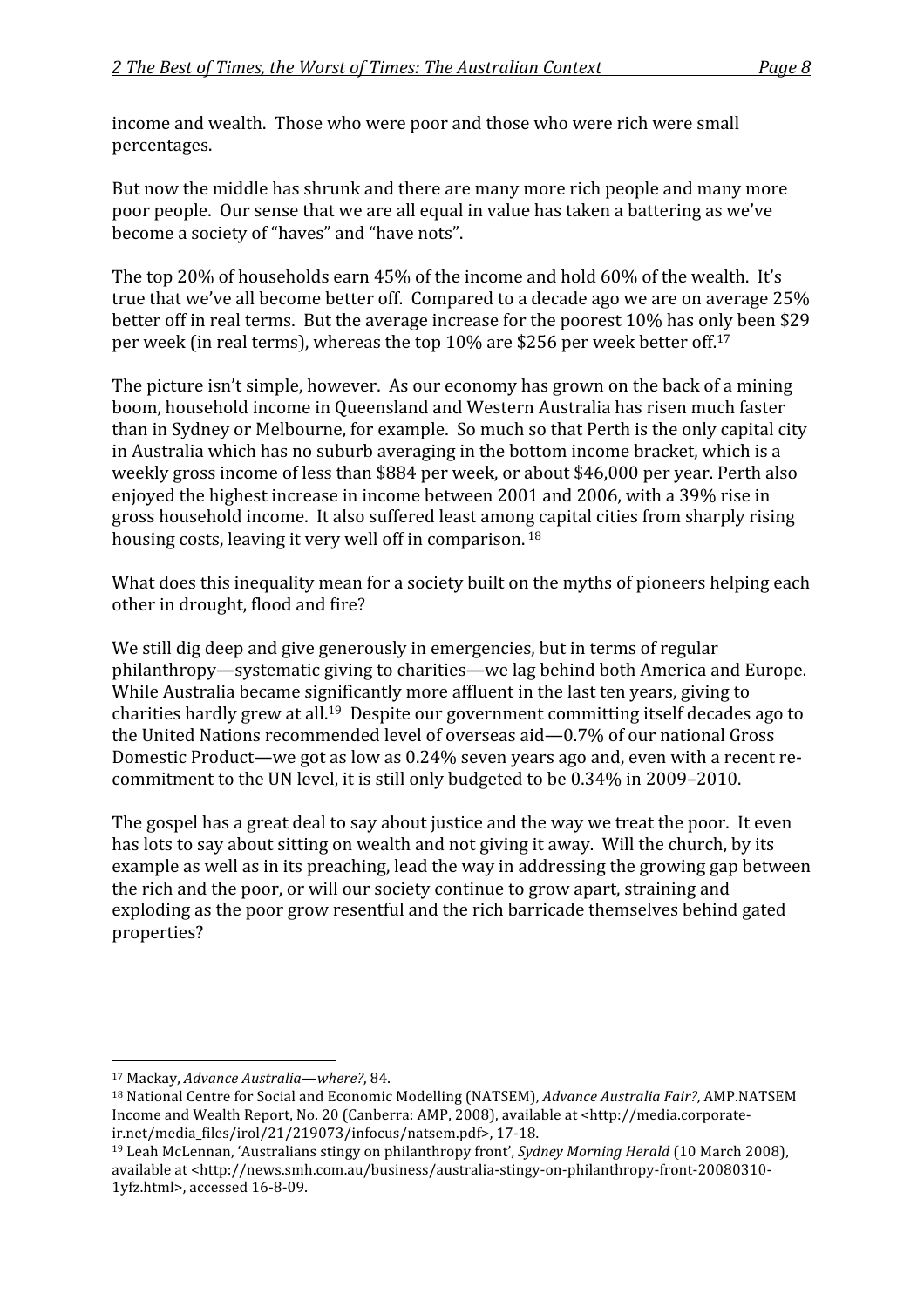### **8. We
Are
Just
Bracing
for
Climate
Change**

As I mentioned before, we are caught up in movements which are global rather than national.

On a per capita basis. Australia is the second highest emitter of carbon in the world after the
US.

Like
so
many
rich
nations,
our
footprint
on
the
earth
is
huge.

The
church
has been slow to see the importance of caring for creation, but in recent decades Christians have done a lot of reflection on what a right relationship with God's creation might look like.

As
Australians
scream
about
rising
petrol
prices,
what
will
the
church
say?

What
does the gospel say about the use of a limited, non-renewable resource such as oil? Indeed, what does the gospel say about over-population, the economics of growth, the view that technology
can
fix
everything?

If
Australians
are
to
take
the
church
seriously,
we
will need
to
see
environmental
questions
as
integral
to
our
faith
and
roll
up
our
sleeves
and be
part
of
developing
solutions.

Australia is in a dilemma. We hold vast reserves of a dirty fuel—coal—and a moderately
harmful
fuel—natural
gas—as
well
as
a
dangerous
fuel—uranium.

We've become
rich
by
selling
what
we
can
dig
up,
cut
down
and
suck
out.

Now
we're
told
that these
things
are
bad.

It
will
hurt
us
to
do
the
right
thing
by
climate
change.

Now what I'm going to say may sound a very impractical suggestion, but it isn't: I believe
that
the
gospel
addresses
this
problem
first
and
foremost
at
the
level
of spirituality. A sense of long-term sustainability is a spiritual commitment. Relating to creation
is
a
spiritual
journey.

Living
with
enough
is
a
moral
and
spiritual
decision. Beginning
with
ourselves
is
a
spiritual
perspective
on
solving
social
and
environmental problems.

Limiting
our
emissions
so
that
developing
countries
can,
for
a
while
emit more, is a selfless moral stance. Will the church be able to provide these spiritual resources
to
a
society
that
is
alarmed,
worried
about
costs,
disconnected
from
the
earth and
largely
seeking
its
own
comfort
and
ease?

### **9. We're
Not
Very
Religious
and
Becoming
Even
Less
So**

Despite the lack of enthusiasm for Christian practice, which goes back to convict days, in 1901
ninety‐six
per
cent
of
Australians
still
identified
as
Christian.
But
that
percentage has decreased steadily over the years. The percentage of Australians who identified as Christians
in
the
2006
Census
dropped
below
64%,
fewer
than
two
in
three.

And
the rate of decline between 2001 and 2006 was the sharpest yet.<sup>20</sup>

The
news
is
even
more
sobering
for
mainline
denominations
such
as
the
Uniting Church,
which
lost
13%
of
those
who
identify
as
belonging
to
the
Uniting
Church between
1996
and
2006,
and
can
expect
further
numerical
decline
as
nearly
a
quarter (22%)
of
those
who
identify
as
Uniting
Church
are
over
65.21

<sup>20</sup> Hughes,
'The
2006
Census
figures',
1.

<sup>21</sup> Hughes,
'The
2006
Census
figures',
4.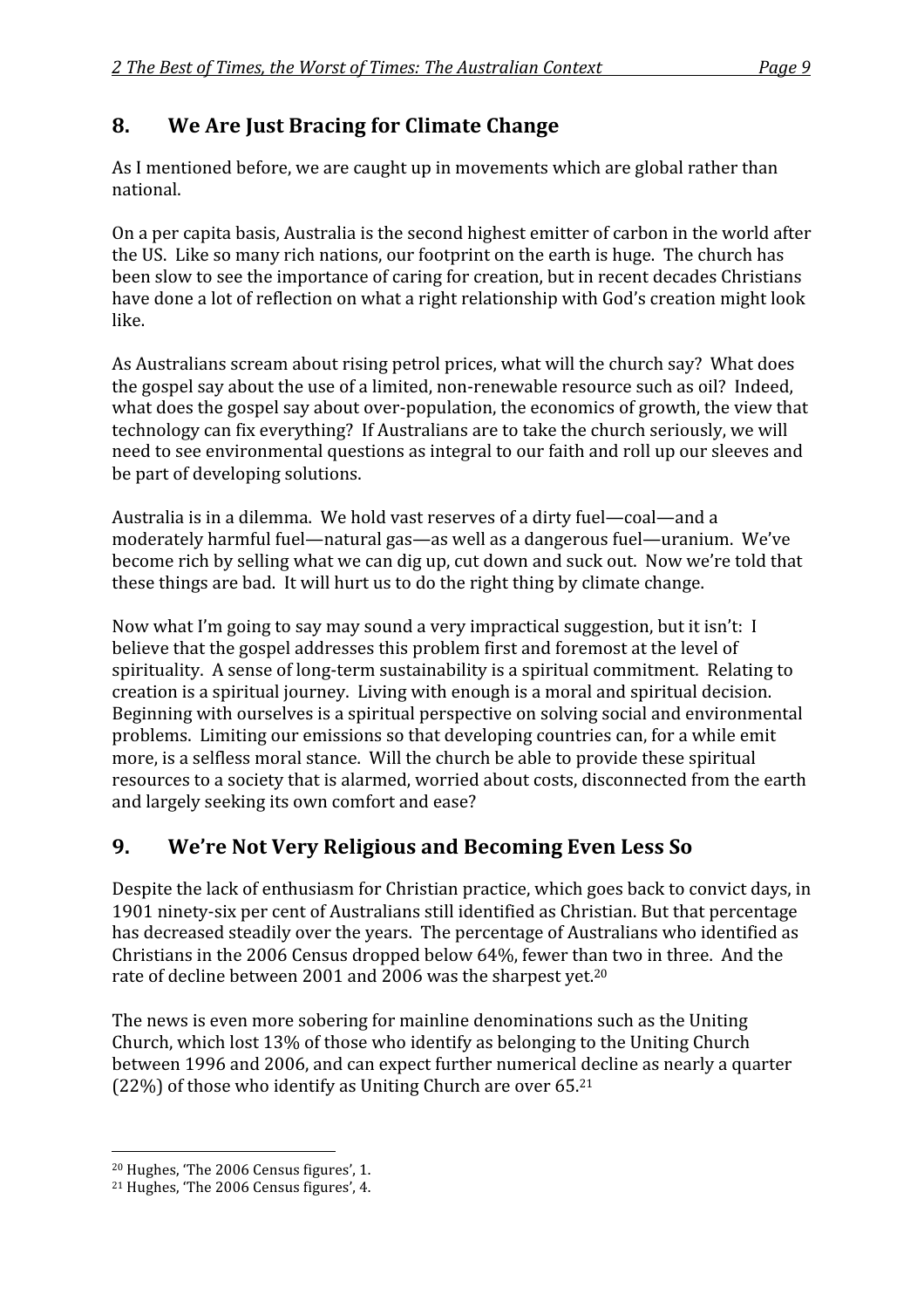While actual church attendance is declining at a slower rate, only about 10% of Australians go to church on any Sunday<sup>22</sup> and about 20% say they go at least once a month, the lowest figures in about fifty years of counting.<sup>23</sup>

Philip
Hughes,
in
interpreting
these
trends,
says
that
"denominational
leaders
should
be concerned
about
the
Census
figures".24

The
decline
in
identifying
as
Christian
is expected
to
continue
for
some
time.

Some
people
try
to
say
that
this
decline
is
good,
because
nominal
Christians
are dropping
off
and
those
who
are
left
really
mean
business.

I
believe
this
to
be
too optimistic. For lots of reasons Christianity is not attractive to Australians today. As many
commentators
have
said,
this
is
a
very
challenging
time
in
which
to
engage
in mission.

#### **10. Australians
Still
Want
to
Believe**

The secularisation of Australian society doesn't mean, however, that we're a nation of atheists.

Most
of
us
believe
in
God
or
a
higher
power,
even
if
we're
a
bit
vague
about what that means.

This is particularly true of younger people. A recent study of youth spirituality found that
young
people
are
still
interested
in
the
spiritual
dimension.
but
they
find
church services boring. They seek an experiential faith. They like their experiences to be multi-sensory and stimulating. They pick and choose what works. They respect elders who have integrity but are not likely to join churches just because they're invited to.<sup>25</sup>

David Tacey has argued that there is a quiet spirituality revolution going on in Australian society, as people realise that our society is running on empty and that we need
to
tap
into
the
springs
of
the
spiritual
dimension.26

He
says
that
religion
hasn't responded very well to the vearnings for spirituality. This is particularly true of fundamentalist religion, which squashes the spirit of mystery. But he says that young people
and
the
church
need
to
listen
to
each
other:

Western religion is correct in its conviction that evil is a reality and we need to be redeemed from it. Youth spirituality is also correct in its perception that the world is charged with the grandeur of God, and that we need to align ourselves more fully with the divinity that can be found within it. Both religion and youth spirituality are possessed of valuable truths, and each can learn something important
from
the
other.27

HarperCollins,
2003).

 <sup>22</sup> Peter Kaldor et al., *Build my church: Trends and possibilities for Australian churches* (Adelaide: Open Book,
1999),
15.

<sup>&</sup>lt;sup>23</sup> Ruth Powell, 'Why people don't go to church ... and what the churches can do about it', Pointers 12.2 (June
2002),
8.

<sup>24</sup> Hughes,
'The
2006
Census
figures',
6.

<sup>&</sup>lt;sup>25</sup> Philip Hughes, 'Implications of the study of youth spirituality', *Pointers* 16.3 (September 2006), 7-9. <sup>26</sup> David Tacey, *The spirituality revolution: The emergence of contemporary spirituality* (Sydney:

<sup>27</sup> Tacey, *The
spirituality
revolution*,
85.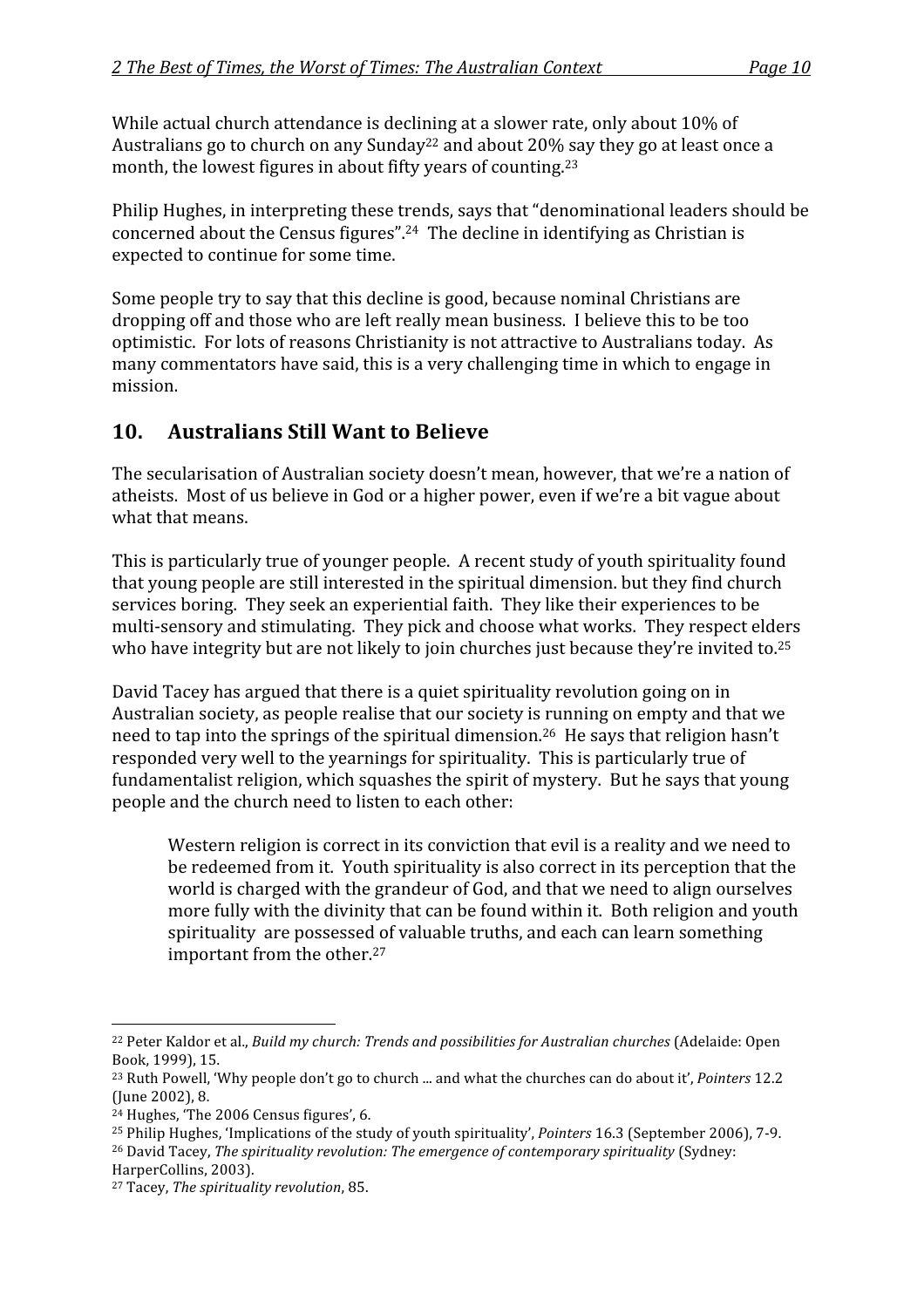Hughes
has
made
the
interesting
observation
recently
that
for
all
the
talk
about
the spirituality revolution, it tends to be over-estimated. Fewer than 2.5% of people can be labelled "highly spiritual" (that is, doing something intentional about it) and at the same "not
religious".28

Focusing more widely than on young people, I've found Tony Kelly's description of the typical
Australian
approach
to
the
divine
very
helpful.

He
suggests
that,
for
whatever reasons, we tend to resort to silence when it comes to spiritual questions. We are inarticulate. We are reticent and reserved. Some of this is due to repression, or being distracted
by
the
sun
and
the
beach.

But
some
of
it
is
in
the
best
tradition
of
Christian mystics in the face of ineffable mystery. As St Ignatius of Antioch said, "Those who hear the word of God also hear his silence".<sup>29</sup>

There is a challenge here for us to relate the presence of God to the Australian desert, to the
Australian
person
of
few
words
but
deep
reflection,
and
to
the
Australian
reluctance to put words too easily to things we can't understand.

#### **11. Churches
Are
Learning
to
Live
on
the
Margins**

As part of Australia's turn from religion our society is becoming more secular. That is, the
voice
and
perspective
of
the
organised
Christian
church
is
less
and
less
important
in wider society. We are increasingly ignored in politics, economics, education, the law, the
arts,
the
media
(particularly
television)
and
the
intellectual
life
of
the
nation.

Sometimes
religious
issues
surface.

For
example,
in
different
ways
religious
belief
has resurfaced
in
both
John
Howard's
government
and
Kevin
Rudd's
government.

But usually
religious
affairs
are
discussed
only
when
the
church
is
fighting
amongst
itself, putting
views
which
are
highly
unpopular
or
being
disgraced.

Secularisation
means
that
religion
becomes
just
one
among
many
choices.

A
recent Australian
Community
Survey
showed
that
in
Australia,
"compared
with
most
other factors, religion does not rate highly among Australians in their self description".<sup>30</sup> Other factors are more important, such as being Australian, being male or female, the job we hold, our income, our education and our country of origin.

All of these trends mean that we are becoming more like the first-century church, which lived on the edges of society in a highly pluralistic context. In the period of Christendom in
Europe
from
the
4th
to
the
16th
century,
the
church
grew
used
being
near
the
centre of
things.

This
was
symbolised
architecturally
by
the
church
spire
in
the
centre
of
every town and the cathedral on the hill in every city.

In a post-Christendom world, we're learning to live with many changes. Some are very hard; others remind us of the way Jesus lived and the way the early church thrived. To use a list from Stuart Murray in his book, Post-Christendom, we've moved from the centre
to
the
margins,
from
the
majority
to
the
minority,
from
being
at
home
in
our

<sup>29</sup> Tony Kelly, *A new imagining: Towards an Australian spirituality* (Melbourne: Collins Dove, 1990), 8-15.

<sup>&</sup>lt;sup>28</sup> Philip J Hughes, 'Religious trends in Australia', in *Reimagining God and mission: Perspectives from Australia*,
ed.
Ross
Langmead
(Adelaide:
ATF
Press,
2007),
36.

<sup>30</sup> Philip
Hughes,
'Trends
in
religious
identification:
Details
from
2001
Census', *Pointers*12.3
(2002),
4.